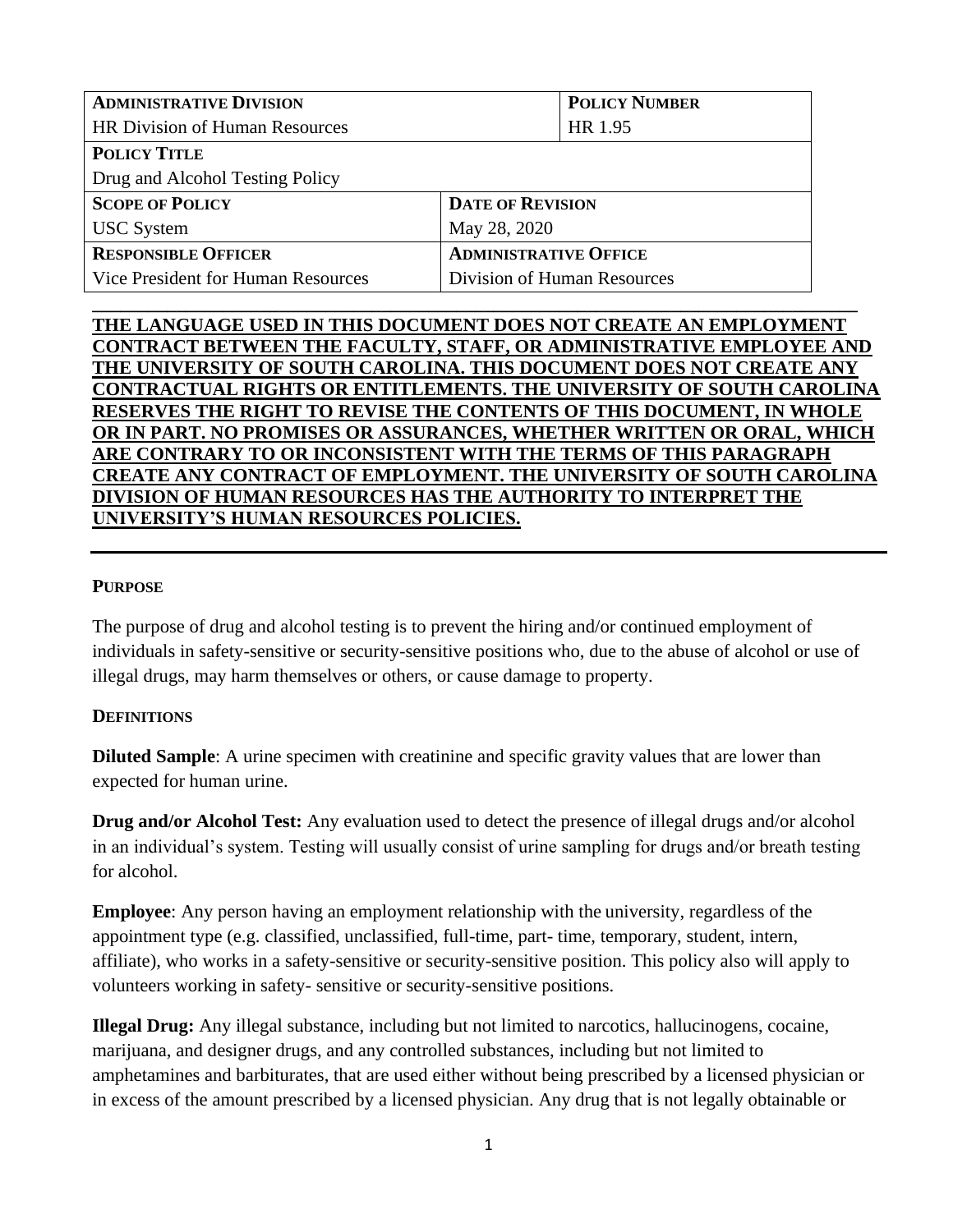that has not been legally obtained, to include prescribed drugs not legally obtained and prescribed drugs not being used for prescribed purposes or being used by an individual other than the person for whom prescribed.

**Medical Review Officer (MRO):** A person who is a licensed physician and who is responsible for receiving and reviewing laboratory results generated by an employer's drug testing program and evaluating medical explanations for certain drug test results.

**Negative Result:** The result reported by a certified laboratory to an MRO when a specimen contains no drug or the concentration of the drug is less than the cutoff concentration for the drug or drug class and the specimen is a valid specimen.

**Non-Negative Specimen:** A urine specimen that is reported as adulterated, substituted, positive (for drug(s) or drug metabolite(s)), and/or invalid.

**Positive Result:** The result reported by a certified laboratory when a specimen contains a drug or drug metabolite equal to or greater than the cutoff concentrations.

**Reasonable Suspicion:** Belief based upon reliable, objective facts derived from direct observation of specific physical, behavioral, odorous presence, or performance indicators being of sufficient import and quantity to lead a reasonable person to suspect that an employee has used or may be impaired by drugs or alcohol.

**Safety-Sensitive or Security-Sensitive Position**: A position determined by the Vice President for Human Resources or their designee to contain duties of such a nature that a compelling university interest to keep the incumbent drug-free outweighs the employee's privacy interests.

**Unfit Condition:** Behavior including but not limited to: drowsiness, sleepiness or sleeping, slurred and/or incoherent speech, unusually aggressive behavior, unusually depressive behavior, unusual and rapid changes in mood, disorientation or inability to concentrate, or lack of coordination in walking or performing other tasks.

**Workplace**: Any location on university property, including all offices and facilities (including all vehicles and equipment) whether owned, leased or otherwise used by the university or by an employee on behalf of the university from any location from which an individual conducts university business.

# **POLICY STATEMENT**

Drug and alcohol testing applies to all employees of the university who are employed in safetysensitive or security-sensitive positions and to employees who are required to have a Commercial Driver's License (CDL) in order to perform the essential function of their job.

Drug testing for employees required to have a CDL must conform to USDOT Regulation 49 CFR Part 40.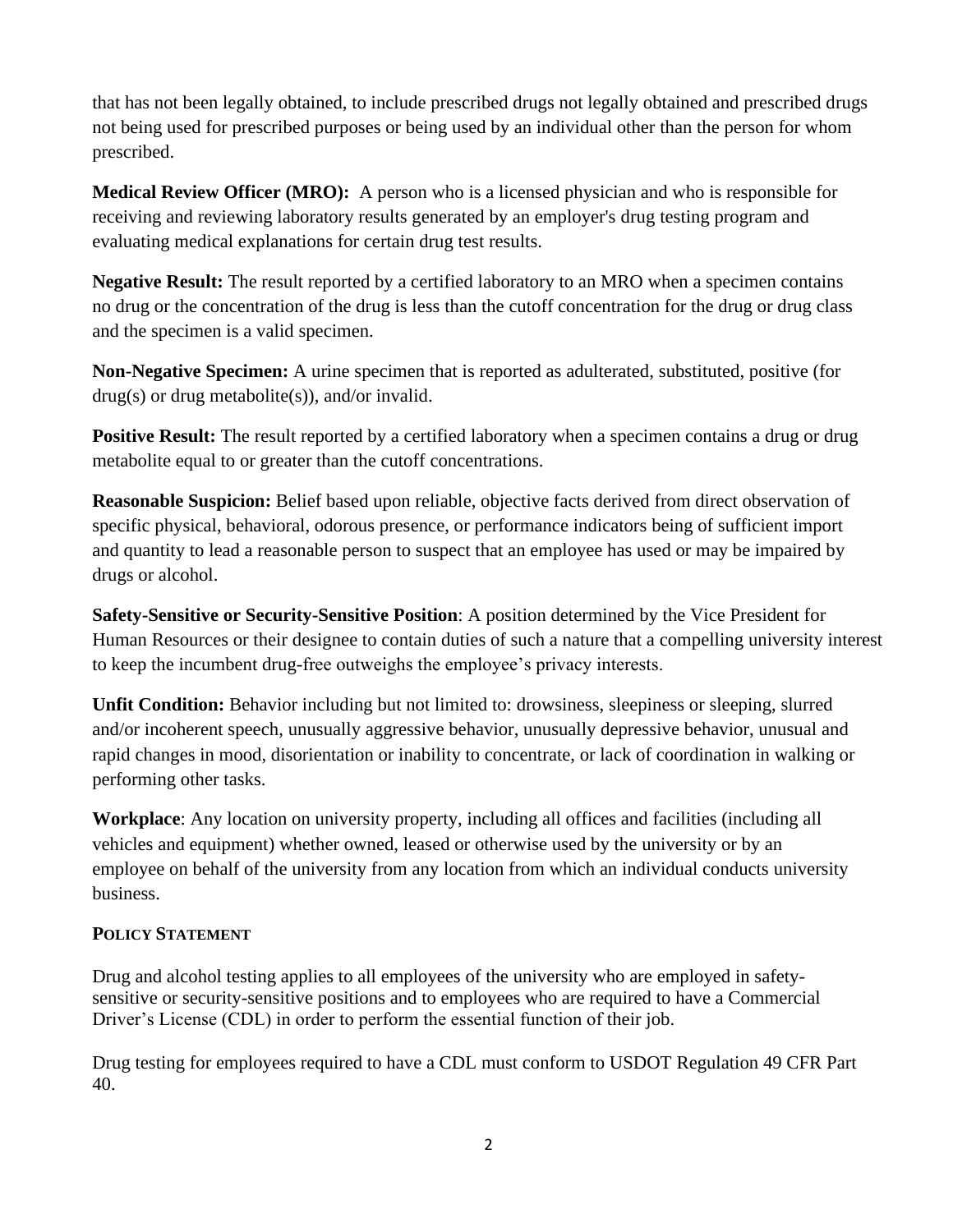Job announcements for safety-sensitive or security-sensitive positions must contain language indicating that employees are subject to pre-employment and post-employment drug testing in accordance with this policy.

Every employee in a safety-sensitive or security-sensitive position shall be required to submit to random drug testing. Employees selected at random are required to report for testing within two hours after notification. All such testing shall, if practicable, occur during the selected employee's scheduled work hours and will be considered hours worked.

The university shall also require drug testing under the following conditions:

- A. Pre-employment Each prospective employee accepting a safety-sensitive or security-sensitive position shall be required to submit to drug testing at a designated time and place following a job offer contingent upon a "negative" drug-testing result. A prospective employee who tests "nonnegative" for the presence of drugs in the initial test shall be eliminated from consideration for employment. Prospective employees whose test results in a diluted sample may receive up to one retest at the discretion of the hiring official. A subsequent diluted sample will result in the withdrawal of the job offer.
- B. Each current employee who is offered a safety-sensitive or security-sensitive position (as defined in this policy) shall be required to pass a drug test before being placed in such position, whether through appointment or promotion.
- C. Reasonable Suspicion Any employee in a safety-sensitive or security-sensitive position shall be required to submit to a drug or alcohol test if there is reasonable suspicion (as defined in this policy) that the employee is using and/or under the influence of drugs and/or alcohol.
- D. Immediately following the discharge of a firearm or other weapon, or any use of physical force by a USC police officer that results in hospitalization, serious bodily injury, or fatality.
- E. Post-accident Each employee in a safety-sensitive or security-sensitive position involved in an accident that occurs during the course and scope of employment shall be required to submit to a drug or alcohol test if the accident:
	- 1. Involves circumstances leading to a reasonable suspicion of the employee's drug or alcohol use; or
	- 2. Results in hospitalization, serious bodily injury, or fatality; or
	- 3. Results in or causes the release of hazardous materials.
- F. Rehabilitation Monitoring Any employee in a safety-sensitive or security-sensitive position who is participating in a mandatory substance abuse after-treatment program (such as the Employee Assistance Program) following a "non-negative" test shall be required to submit to quarterly drug testing for a period of one year following completion of the treatment program.

An employee may not refuse to submit to substance abuse testing administered under the terms of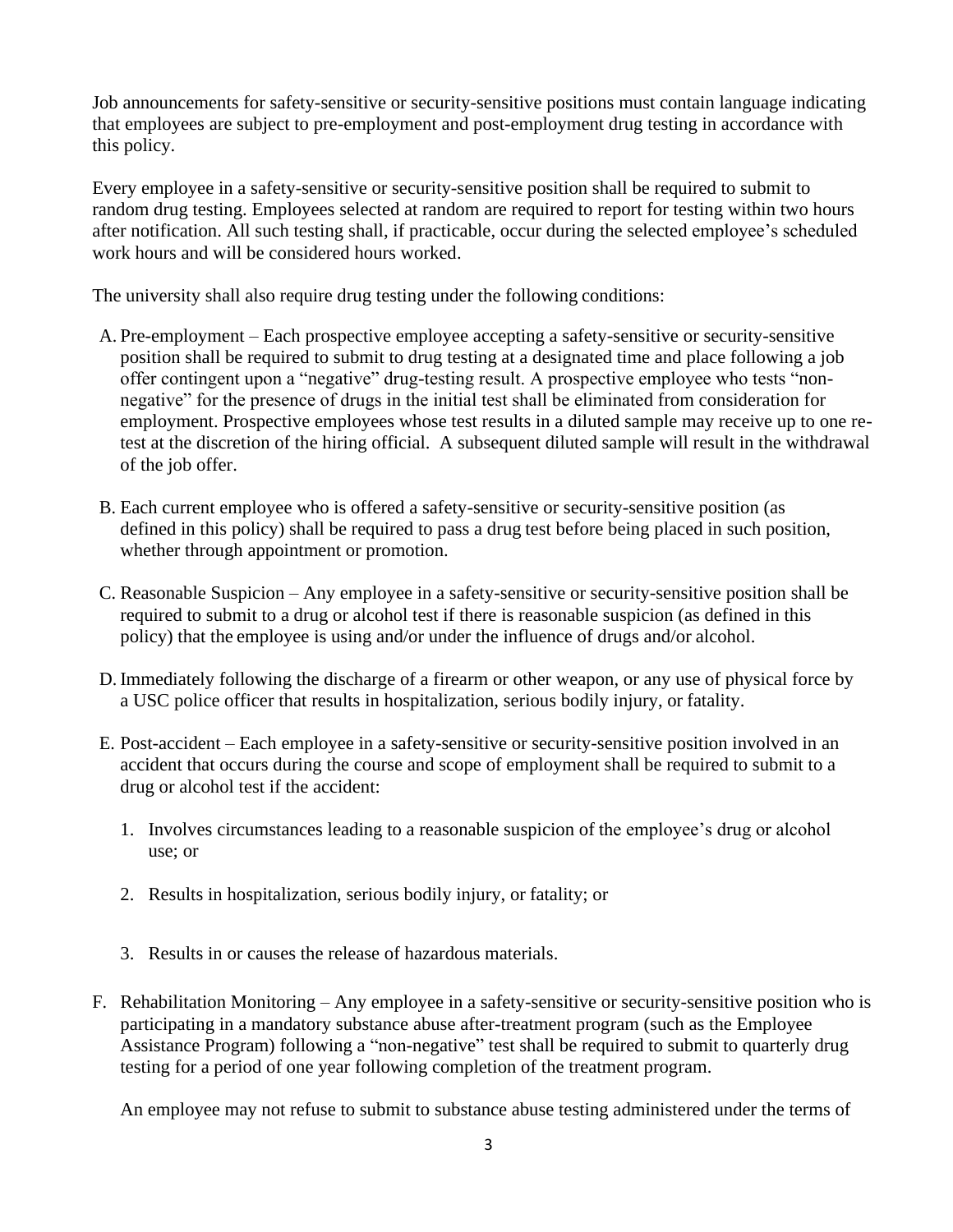this policy. An employee who refuses to submit to such tests will be subject to corrective disciplinary actions and penalties up to and including termination of employment.

Employees in safety-sensitive or security-sensitive positions who test "non-negative" for illegal drugs and/or alcohol must be immediately removed from their safety-sensitive or security-sensitive duties. Employees who test "non-negative" will be subject to corrective disciplinary actions and penalties up to and including termination of employment and/or may be offered the opportunity for treatment depending on the facts/circumstances of the incident for which the test was required.

Section 56-1-2220 of the SC Commercial Driver's License Drug Testing Act requires that all employers report to the SC Department of Motor Vehicles within three business days if an employee holding a CDL refuses to submit to a drug and/or alcohol test, tests positive for drugs and/or alcohol, or submits an altered drug and/or alcohol test.

Violation of this policy by staff will be cause for disciplinary actions up to and including termination, pursuant to university policy HR 1.39 Disciplinary Action and Termination for Cause, and may have legal consequences.

Violation of this policy by faculty will lead to disciplinary actions up to and including termination based upon the criteria in the Faculty Manual of the applicable campus, and may have legal consequences.

All information and/or test results received by the university through its drug and alcohol testing program are confidential communications, but may be used or disclosed in any civil or administrative proceeding as allowed by applicable law. Only university employees who have a need to know will have access to test results, and those employees shall keep test results confidential.

Supervisors have a significant role in establishing and maintaining the university's drug and alcohol testing program, including identifying positions that qualify as safety-sensitive or security-sensitive. Their understanding and support are key factors in establishing a successful program. Supervisors of safety-sensitive or security-sensitive positions will receive training on their responsibilities relating to alcohol and drug testing. Supervisor training is not intended to train supervisors to be drug- or alcohol-abuse experts, counselors, or to conduct medical evaluations.

The university will provide drug- and alcohol-awareness information to all employees. This is available to employees on the university's website in the Cleary Annual Security Report provided by the Division of Law Enforcement and Safety.

The University of South Carolina recognizes drug and/or alcohol dependence as a treatable illness. Per HR 1.01 Drug-Free Workplace, employees are encouraged to seek assistance for drug and/or alcohol problems before there is an incident that would cause the university to impose sanctions.

## **PROCEDURES**

A. Campuses/Departments must use the drug testing vendor under contract with the university's Division of Human Resources, unless the Vice President for Human Resources has approved the campus/department to use an alternate vendor.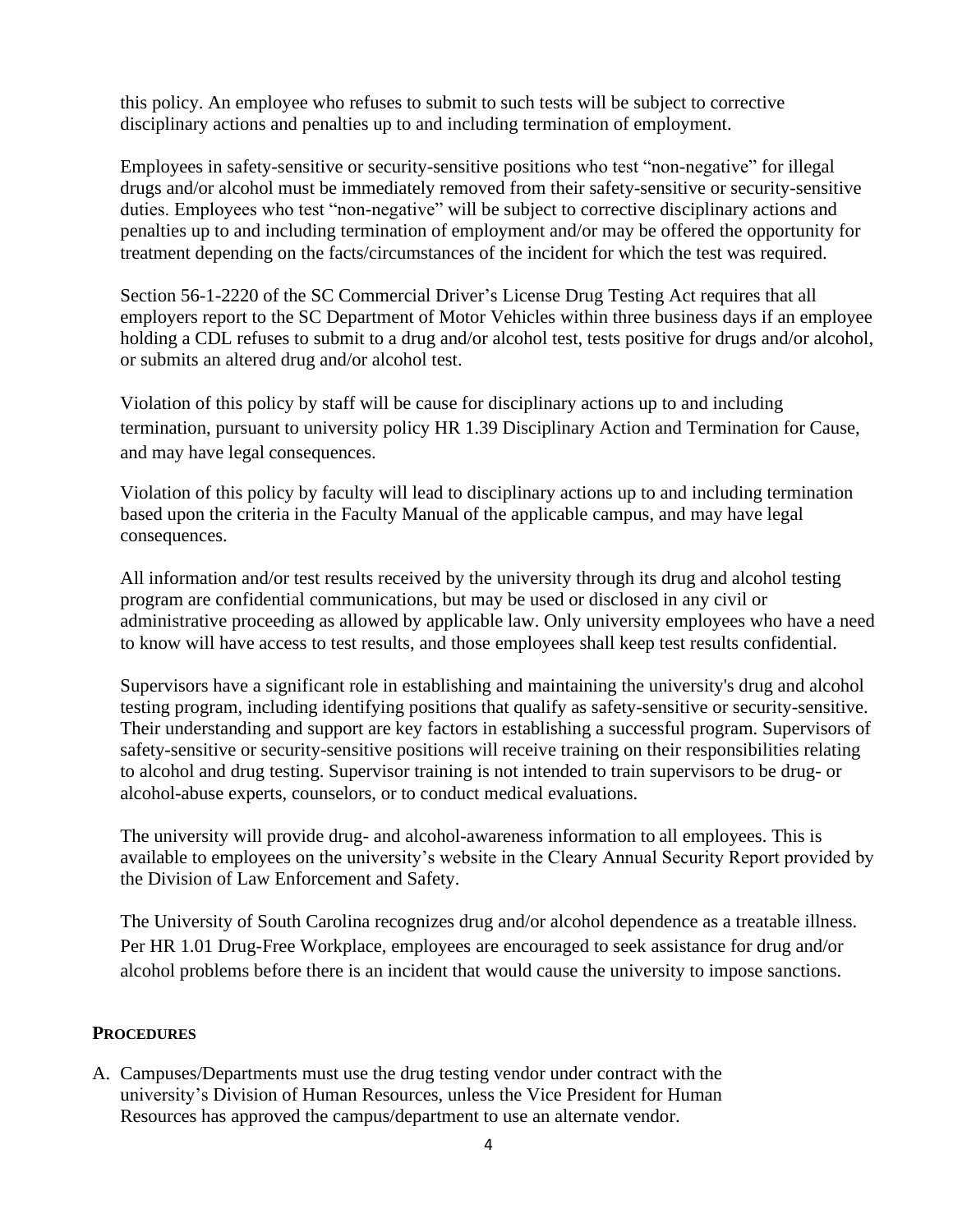- B. Campuses/Departments employing safety-sensitive or security-sensitive positions will designate an employee who will be responsible for the drug testing function in their respective campus/departments, to include record keeping and report generation.
- C. Testing will be conducted by a certified drug testing laboratory that follows accepted standards of testing and chain-of-custody requirements. Testing will usually consist of urine sampling and/or breath testing for alcohol.
- D. All "non-negative" tests will be confirmed by a second test using the same sample. All "nonnegative" tests will receive a professional medical review by a licensed Medical Review Officer (MRO) whose services will be provided by the certified drug testing laboratory (vendor), which includes the opportunity for employees to explain the result.
- E. Employees who test "non-negative" will be subject to disciplinary action and/or may be offered the opportunity for treatment depending on the facts/circumstances of the incident for which the test was required.
- F. The failure of an employee to take an alcohol or drug test is considered equivalent to a verified "non-negative" drug test and subjects the employee to the same adverse employment action up to and including termination of employment.
- G. An employee who refuses to submit to an alcohol or drug test is subject to adverse employment action up to and including termination of employment. Refusing to submit to testing may include any of the following:
	- 1. Expressly declining to submit to testing.
	- 2. Failure to appear for testing after proper notification.
	- 3. Failure to provide adequate breath for alcohol testing without a valid medical explanation.
	- 4. Failure to provide adequate urine for drug testing without a valid medical explanation.
	- 5. Providing a urine sample determined by the testing laboratory and/or the Medical Review Officer to have been tampered with or otherwise altered.
	- 6. Engaging in conduct that clearly obstructs the testing process.
- H. Prospective employees, or employees hired contingent upon a "negative" drug test, will not be offered employment or will be terminated immediately if they test "non-negative."

The following are examples of safety-sensitive and security-sensitive positions:

- 1. Positions with duties that are required or are authorized to perform the safety inspection of a structure;
- 2. Positions with duties that are required or are authorized to carry a firearm or other weapon or